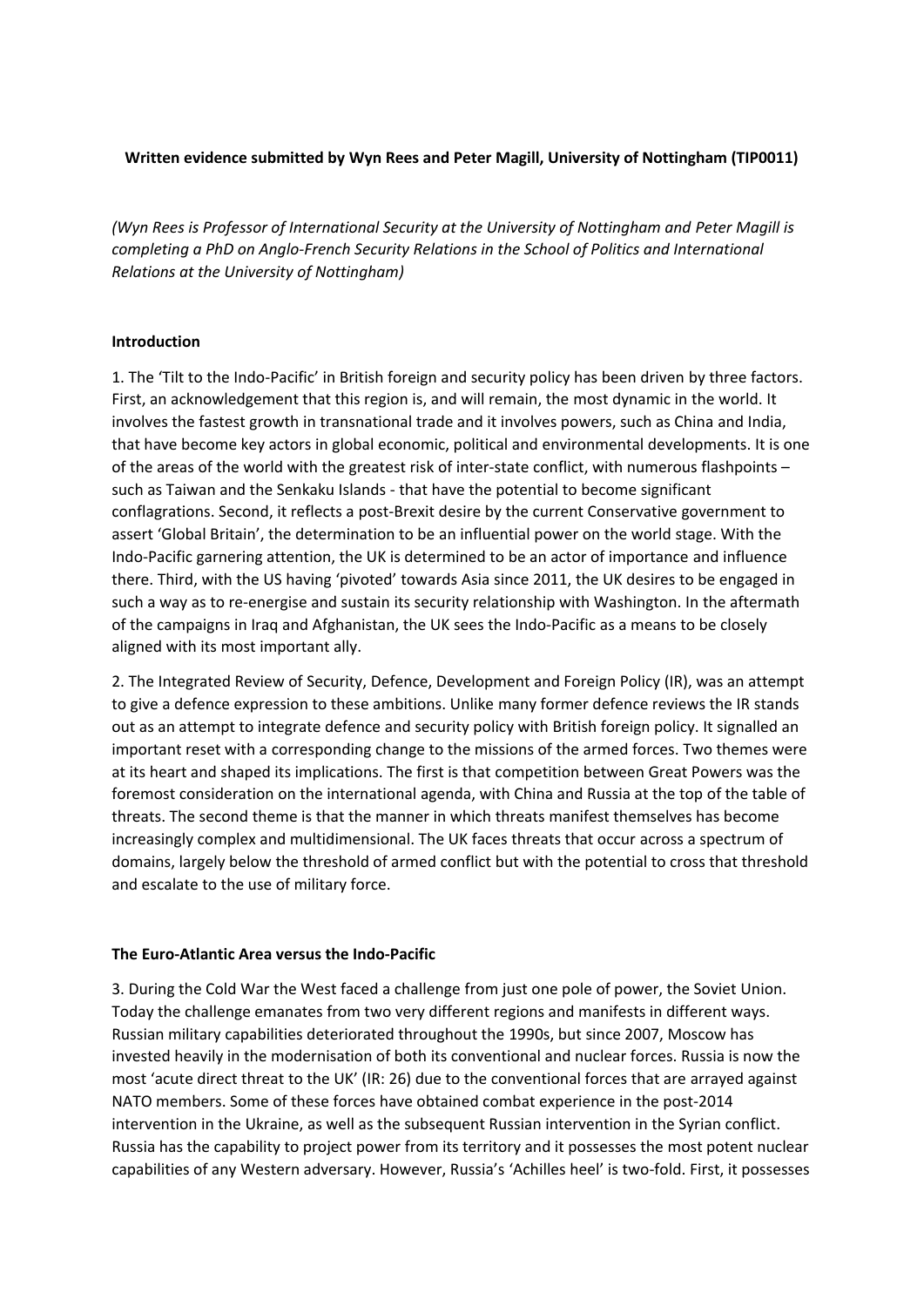a modest economy, that is poor at delivering quality consumer goods, and has inadequate and ageing infrastructure. It is highly dependent on energy exports, especially natural gas. Second, it suffers from a population that is dwindling in size and insufficiently productive. These two factors circumscribe the threat that it can present to the UK and the West and explain why the Integrated Review sees the Russian threat as secondary.

4. China presents a much more complex challenge for the UK: it is simultaneously a competitor, a rival and a collaborator. China is economically much more powerful than Russia, it is technologically agile and possesses a huge internal market that makes it resistant to economic pressures. China's status as an economic superpower means that the UK must trade and interact with it. The IR describes China as '...the biggest state-based threat to the UK's economic security" (IR: 62). China's rapid economic growth has not been accompanied by the anticipated political liberalisation and instead it has moved decisively towards authoritarianism and centralised Communist Party control under President Xi Xingping. Its policies towards Taiwan, Hong Kong and the Uighurs and its stealing of intellectual property has alarmed the West.

5. In military terms, China has been increasing its defence spending by up to 10% per year. It has overhauled its rambling armed forces into a much more potent force, equipped with technologically advanced weaponry and a growing nuclear arsenal. The number of surface vessels in its navy has caught up with and surpassed that of the United States, although its blue water projection capabilities are only just emerging. China has taken steps to build military capabilities that would make it extremely costly for the US to intervene in a cross-strait conflict between China and Taiwan. It is possible to foresee a time when an American President would be deterred from intervening against a Chinese effort to reintegrate Taiwan into the motherland.

6. China has also mirrored Russia in challenging the West in ways below the threshold of the use of force. Whilst it has refrained from conducting actual physical attacks, Beijing has authorised cyber operations that have caused damage to firms and the national infrastructure. China has targeted companies to steal commercial secrets, disrupted computer networks and conducted hacking operations. It has also been willing to sanction goods from neighbouring countries and it has undertaken targeted campaigns against citizens in other countries that are critical of its policies. The IR recognises that a security response to China must be multifaceted in nature and must comprise efforts across the spectrum of conflict, from cyber to the potential use of military force.

## **Mobilising Allies**

7. The UK desires to play a growing role in the Indo-Pacific. It is aware of the fact that its distance from the region and the finite resources at its disposal means that it can be most effective when it is cooperating closely with allies. In the Indo-Pacific patterns of security cooperation are less well developed than among states in the Euro-Atlantic area and therefore there is an opportunity for the UK to cultivate bilateral and multilateral forms of cooperation. The UK can use its diplomatic muscle and experience to facilitate cooperation. It can also draw upon its 'soft power' through its established relationships in the region to help to bring countries together.

8. The UK has configured its 'tilt' towards the Indo-Pacific region around its relationships with four key countries; the US, Australia, Japan and India. At the heart of its strategy has been the desire to remain the foremost ally of the US and its 'partner of choice' in international security. With the Trump and Biden administrations taking a confrontational stance towards Beijing, the UK has believed that it must demonstrate its value to Washington in this context, consistent with its stated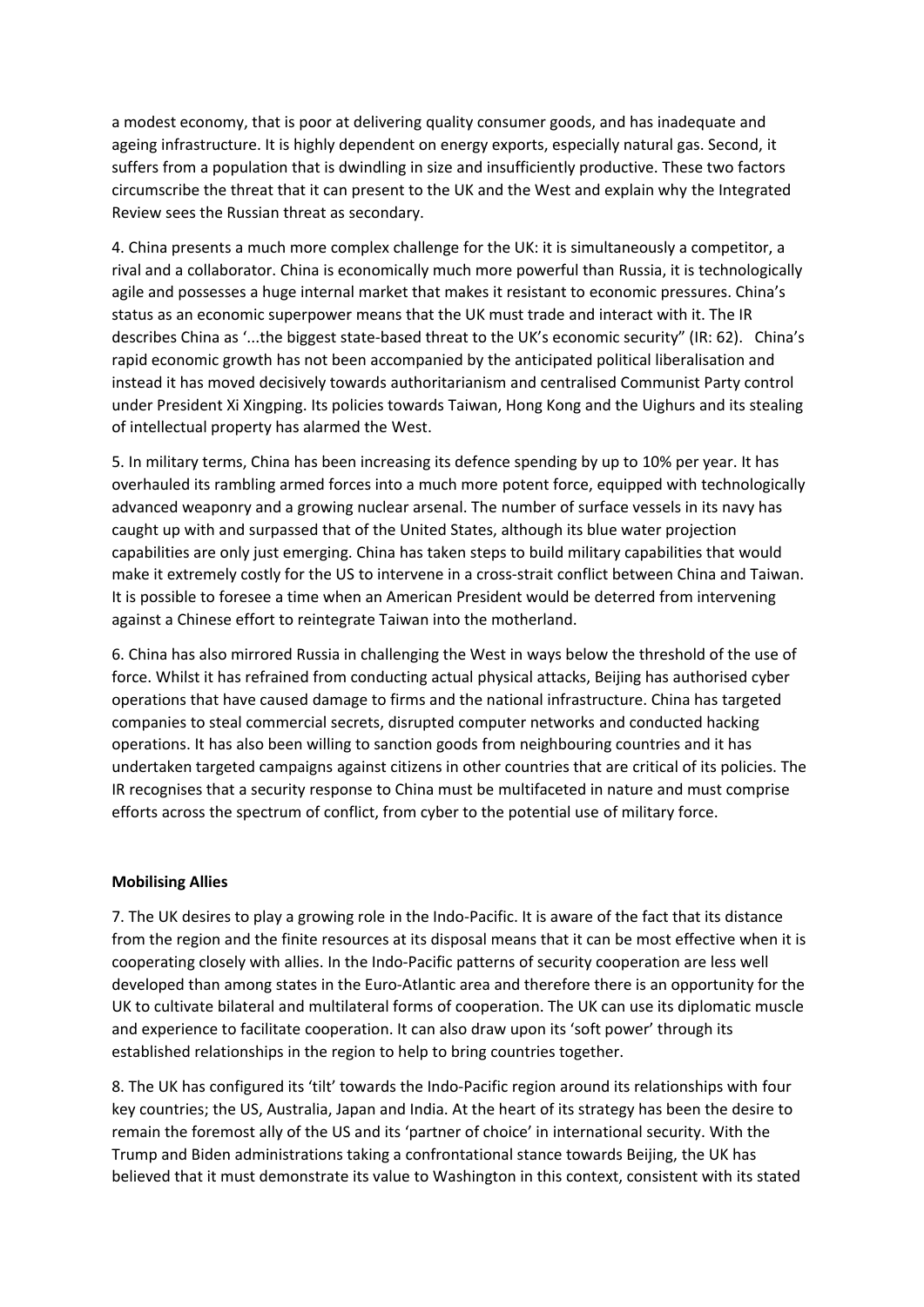objective to be the European country '..with the most integrated presence in the Indo-Pacific' (IR: 6). The UK is constrained by its limited military footprint in the region, as well as its need to consider its heavy commitment to NATO. The IR acknowledges this balance and there is a sense in which the UK commitment to the Euro-Atlantic region is seen as a way of freeing-up the US from some of its obligations in Europe.

9. One of the principal ways the UK has sought to demonstrate its value to the US has been through the deployment, since May 2021, of a carrier strike group to the Pacific. It has been based around HMS Queen Elizabeth with a complement of US Marine Corps F-35B jets on board in addition to UK aircraft. The strike group has benefited from the presence of a US destroyer. This naval force has been a tangible example of the maritime contribution that can be made available by the UK based on the long-standing links between the Royal Navy and the US Navy. In addition, a UK Littoral Response Group, based on Batch Two River Class patrol vessels, will be based in the region. The challenge for the Royal Navy will be to demonstrate a substantive and enduring, rather than just a symbolic, capability.

10. As regards Australia, the UK took a major strategic step in announcing in September 2021 that it would be party to a new defence pact: the Australia, UK and US agreement (AUKUS). This pact was self-evidently an attempt to enhance a pattern of cooperation in order to contain the growing maritime threat from China. Australia was entering into a partnership with the US and UK to build nuclear-powered hunter-killer submarines – either US Virginia class or UK Astute vessels. This will give Australia a greater capability than could be provided by conventional submarines, in terms of endurance, speed and range. It will enable Australia to conduct offensive operations against Chinese shipping in times of war, as well as surveillance capabilities in times of peace. One disappointing feature of the deal was that it abrogated a contract Australia had already signed with France to build 12 diesel-electric submarines. It is to be regretted that the UK and US chose not to forewarn the French government that such a deal was in the offing and it caused considerable resentment in the Macron government. France is already a valuable actor in the Indo-Pacific region and this snub will render it harder to work with France in the future. The UK should compensate for the US tendency to overlook the sensitivities of allies by alerting Washington to situations where allied sensitivities could be disregarded.

11. The two other countries central to the UK's strategy are Japan and India. Part of America's reconfiguration in the theatre has been based on an assessment that both India and Japan are willing to harden their stance towards China. Japan has signalled its willingness and the UK has sought to exploit this potential. The UK has signed a post-Brexit trade deal with Japan and is enhancing military cooperation with its Self-Defence Forces. The new Japanese Prime Minister has made it clear that he intends to substantially increase Japan's defence spending in light of the threats that his country faces. Japan offers fertile ground for improved cooperation, militaryindustrial collaboration and military exercises. The confluence of interests between the two countries is significant.

12. In the case of India, one of the D10 democratic countries, the UK is building on its historical links with the Indian government. India was concerned by the recent border clashes it experienced with China and has been looking for allies to help it offset the rising military strength of Beijing. Ironically, the UK may find that its enhanced relationship with Australia may have decreased its opportunities in relation to India. France is increasing its efforts to be the European power with the closest linkages to the Modhi government in Delhi. The UK should make every effort in future to pursue collaborative programmes that build multilateral cooperation amongst countries with interests in the Indo-Pacific region.